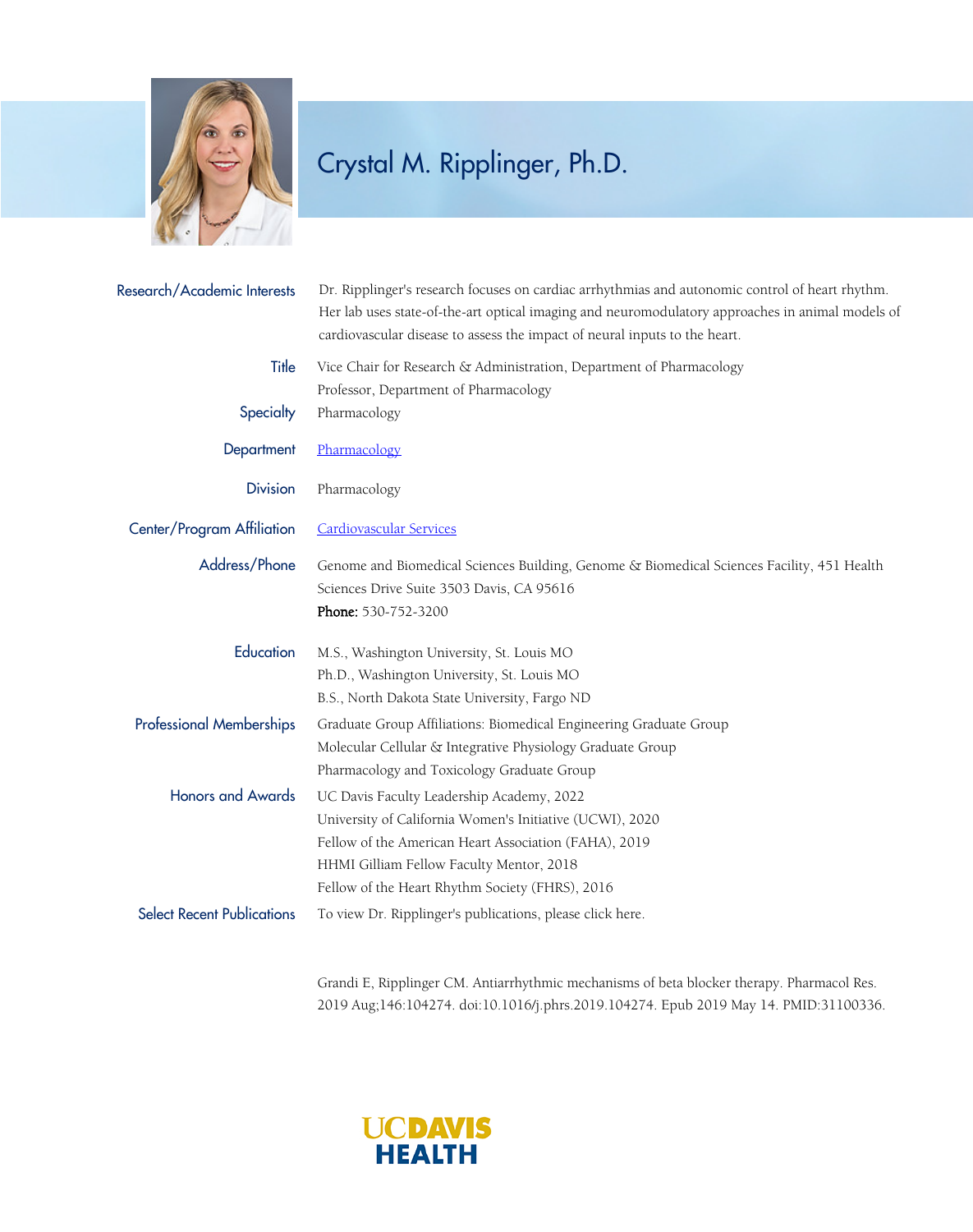

## Crystal M. Ripplinger, Ph.D.

Hegyi B, Fasoli A, Ko CY, Van BW, Alim CC, Shen EY, Ciccozzi MM, Tapa S, Ripplinger CM, Erickson JR, Bossuyt J, Bers DM. CaMKII Serine 280 O-GlcNAcylation Links Diabetic Hyperglycemia to Proarrhythmia. Circ Res. 2021 Jun 25;129(1):98-113. doi:10.1161 /CIRCRESAHA.120.318402. Epub 2021 Apr 30. PMID:33926209.

Lindsey ML, Bolli R, Canty JM Jr, Du XJ, Frangogiannis NG, Frantz S, Gourdie RG, Holmes JW, Jones SP, Kloner RA, Lefer DJ, Liao R, Murphy E, Ping P, Przyklenk K, Recchia FA, Schwartz Longacre L, Ripplinger CM, Van Eyk JE, Heusch G. Guidelines for experimental models of myocardial ischemia and infarction. Am J Physiol Heart Circ Physiol. 2018 Apr 1;314(4):H812- H838. doi:10.1152/ajpheart.00335.2017. Epub 2018 Jan 12. PMID:29351451.

Erickson JR, Pereira L, Wang L, Han G, Ferguson A, Dao K, Copeland RJ, Despa F, Hart GW, Ripplinger CM, Bers DM. Diabetic hyperglycaemia activates CaMKII and arrhythmias by O-linked glycosylation. Nature. 2013 Oct 17;502(7471):372-6. doi:10.1038/nature12537. Epub 2013 Sep 29. PMID:24077098.

Lindsey ML, Kassiri Z, Hansell Keehan K, Brunt KR, Carter JR, Kirk JA, Kleinbongard P, LeBlanc AJ, Ripplinger CM. We are the change we seek. Am J Physiol Heart Circ Physiol. 2021 Apr 1;320 (4):H1411-H1414. doi:10.1152/ajpheart.00090.2021. Epub 2021 Mar 12. PMID:33710925.

Ripplinger CM, Noujaim SF, Linz D. The nervous heart. Prog Biophys Mol Biol. 2016 Jan;120(1- 3):199-209. doi:10.1016/j.pbiomolbio.2015.12.015. Epub 2016 Jan 11. PMID:26780507.

Lindsey ML, de Castro Brás LE, DeLeon-Pennell KY, Frangogiannis NG, Halade GV, O'Meara CC, Spinale FG, Kassiri Z, Kirk JA, Kleinbongard P, Ripplinger CM, Brunt KR. Reperfused vs. nonreperfused myocardial infarction: when to use which model. Am J Physiol Heart Circ Physiol. 2021 Jul 1;321(1):H208-H213. doi:10.1152/ajpheart.00234.2021. Epub 2021 Jun 11. PMID:34114891.